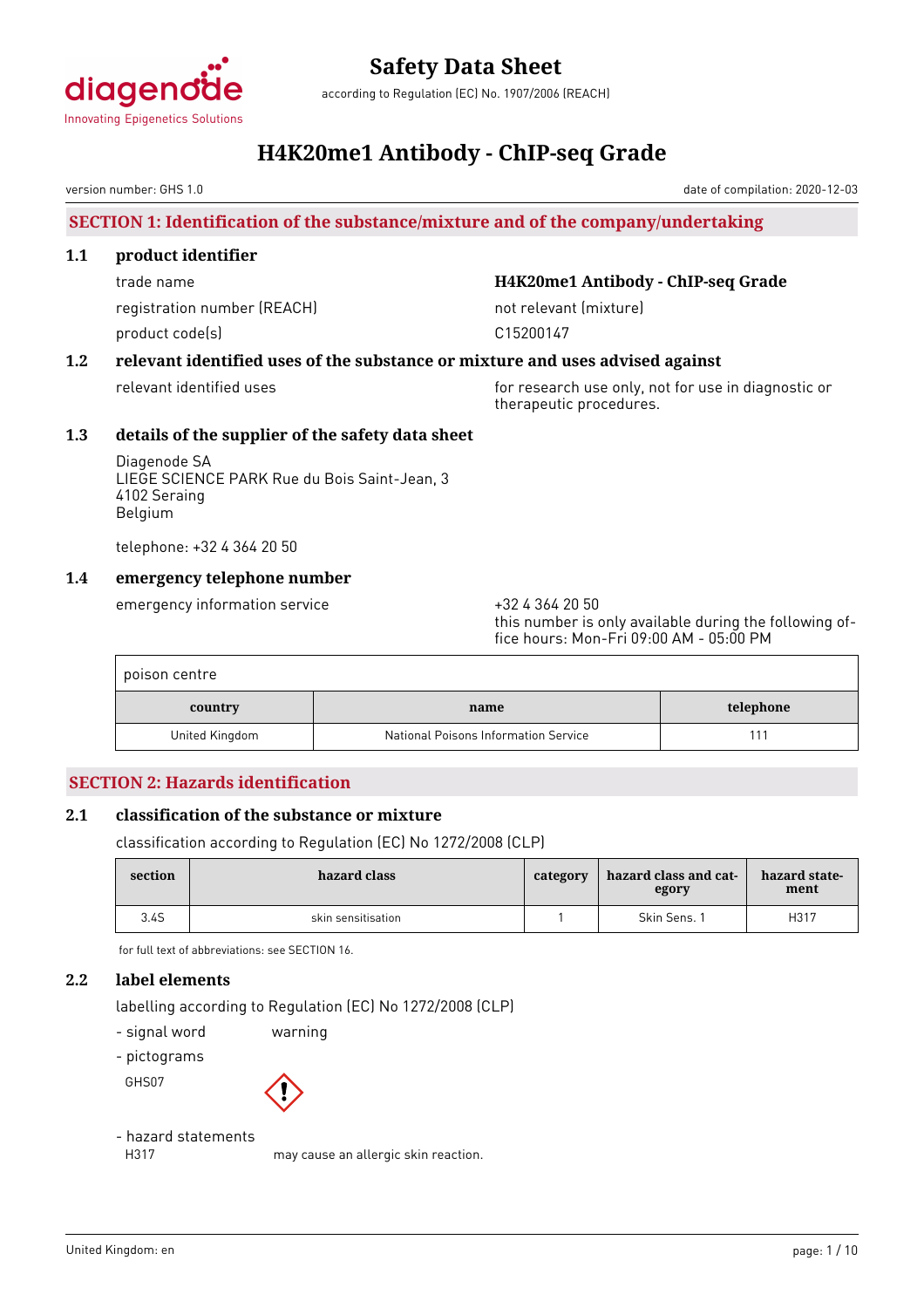

according to Regulation (EC) No. 1907/2006 (REACH)

### **H4K20me1 Antibody - ChIP-seq Grade**

version number: GHS 1.0 date of compilation: 2020-12-03

| - precautionary statements |                                                                            |
|----------------------------|----------------------------------------------------------------------------|
| P <sub>261</sub>           | avoid breathing dust/fume/gas/mist/vapours/spray.                          |
| P <sub>280</sub>           | wear protective gloves/protective clothing/eye protection/face protection. |
| P321                       | specific treatment (see on this label).                                    |
| P333+P313                  | if skin irritation or rash occurs: Get medical advice/attention.           |
| P362+P364                  | take off contaminated clothing and wash it before reuse.                   |
| P501                       | dispose of contents/container to industrial combustion plant.              |
|                            |                                                                            |

- hazardous ingredients for labelling proclin 300

#### **2.3 other hazards**

results of PBT and vPvB assessment

this mixture does not contain any substances that are assessed to be a PBT or a vPvB.

#### **SECTION 3: Composition/information on ingredients**

#### **3.1 substances**

not relevant (mixture)

**3.2 mixtures** description of the mixture

This product is composed of antibodies in aqueous buffer solution. It contains 0.05% sodium azide and 0,05% ProClin™ 300 as preservative.

| name of substance | identifier                                                                                 | $wt\%$ | classification acc. to GHS                                                                                                                                                                  | pictograms            |
|-------------------|--------------------------------------------------------------------------------------------|--------|---------------------------------------------------------------------------------------------------------------------------------------------------------------------------------------------|-----------------------|
| proclin 300       | CAS No<br>55965-84-9<br>index No<br>613-167-00-5<br>REACH Reg. No<br>01-2120764691-48-xxxx | 0.05   | Acute Tox. 3 / H301<br>Acute Tox. 3 / H311<br>Acute Tox. 3 / H331<br>Skin Corr. 1B / H314<br>Eye Dam. 1 / H318<br>Skin Sens. 1 / H317<br>Aquatic Acute 1 / H400<br>Aquatic Chronic 1 / H410 | $\mathbf{E}$<br>$\gg$ |

for full text of abbreviations: see SECTION 16.

#### **SECTION 4: First aid measures**

#### **4.1 description of first aid measures**

#### general notes

do not leave affected person unattended. remove victim out of the danger area. keep affected person warm, still and covered. take off immediately all contaminated clothing. in all cases of doubt, or when symptoms persist, seek medical advice. in case of unconsciousness place person in the recovery position. Never give anything by mouth.

#### following inhalation

if breathing is irregular or stopped, immediately seek medical assistance and start first aid actions. provide fresh air.

#### following skin contact

wash with plenty of soap and water.

#### following eye contact

remove contact lenses, if present and easy to do. Continue rinsing. irrigate copiously with clean, fresh water for at least 10 minutes, holding the eyelids apart.

#### following ingestion

rinse mouth with water (only if the person is conscious). do NOT induce vomiting.

#### **4.2 most important symptoms and effects, both acute and delayed**

symptoms and effects are not known to date.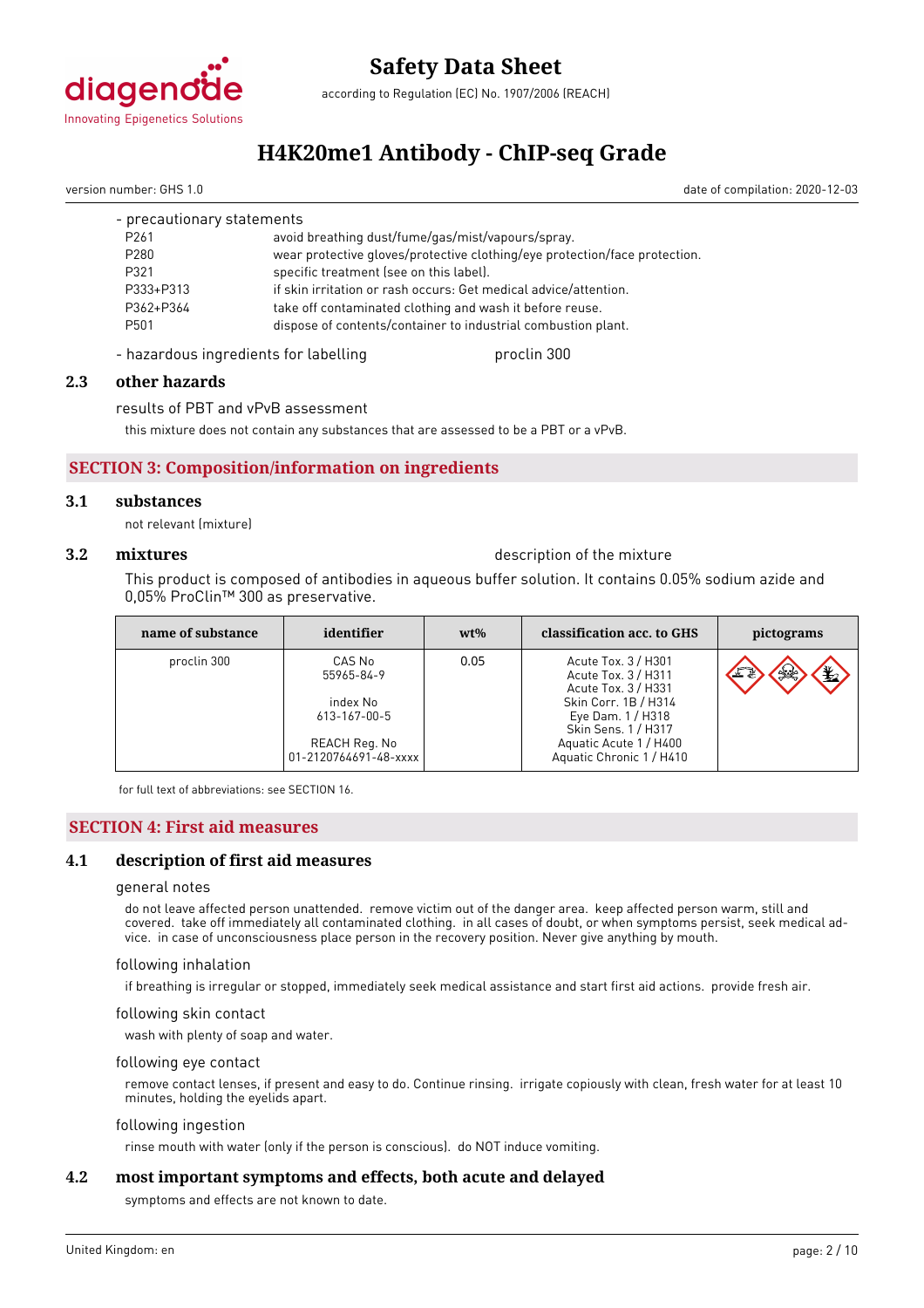

according to Regulation (EC) No. 1907/2006 (REACH)

### **H4K20me1 Antibody - ChIP-seq Grade**

version number: GHS 1.0 date of compilation: 2020-12-03

#### **4.3 indication of any immediate medical attention and special treatment needed**

none

#### **SECTION 5: Firefighting measures**

#### **5.1 extinguishing media**

suitable extinguishing media water spray, BC-powder, carbon dioxide (CO2)

unsuitable extinguishing media water jet

#### **5.2 special hazards arising from the substance or mixture**

hazardous combustion products nitrogen oxides (NOx)

#### **5.3 advice for firefighters**

in case of fire and/or explosion do not breathe fumes. co-ordinate firefighting measures to the fire surroundings. do not allow firefighting water to enter drains or water courses. collect contaminated firefighting water separately. fight fire with normal precautions from a reasonable distance.

#### **SECTION 6: Accidental release measures**

#### **6.1 personal precautions, protective equipment and emergency procedures**

for non-emergency personnel

remove persons to safety.

#### for emergency responders

wear breathing apparatus if exposed to vapours/dust/spray/gases.

#### **6.2 environmental precautions**

keep away from drains, surface and ground water. retain contaminated washing water and dispose of it.

#### **6.3 methods and material for containment and cleaning up**

advice on how to contain a spill

covering of drains

#### advice on how to clean up a spill

wipe up with absorbent material (e.g. cloth, fleece). collect spillage: sawdust, kieselgur (diatomite), sand, universal binder

appropriate containment techniques

use of adsorbent materials.

#### other information relating to spills and releases

place in appropriate containers for disposal. ventilate affected area.

#### **6.4 reference to other sections**

hazardous combustion products: see section 5. personal protective equipment: see section 8. incompatible materials: see section 10. disposal considerations: see section 13.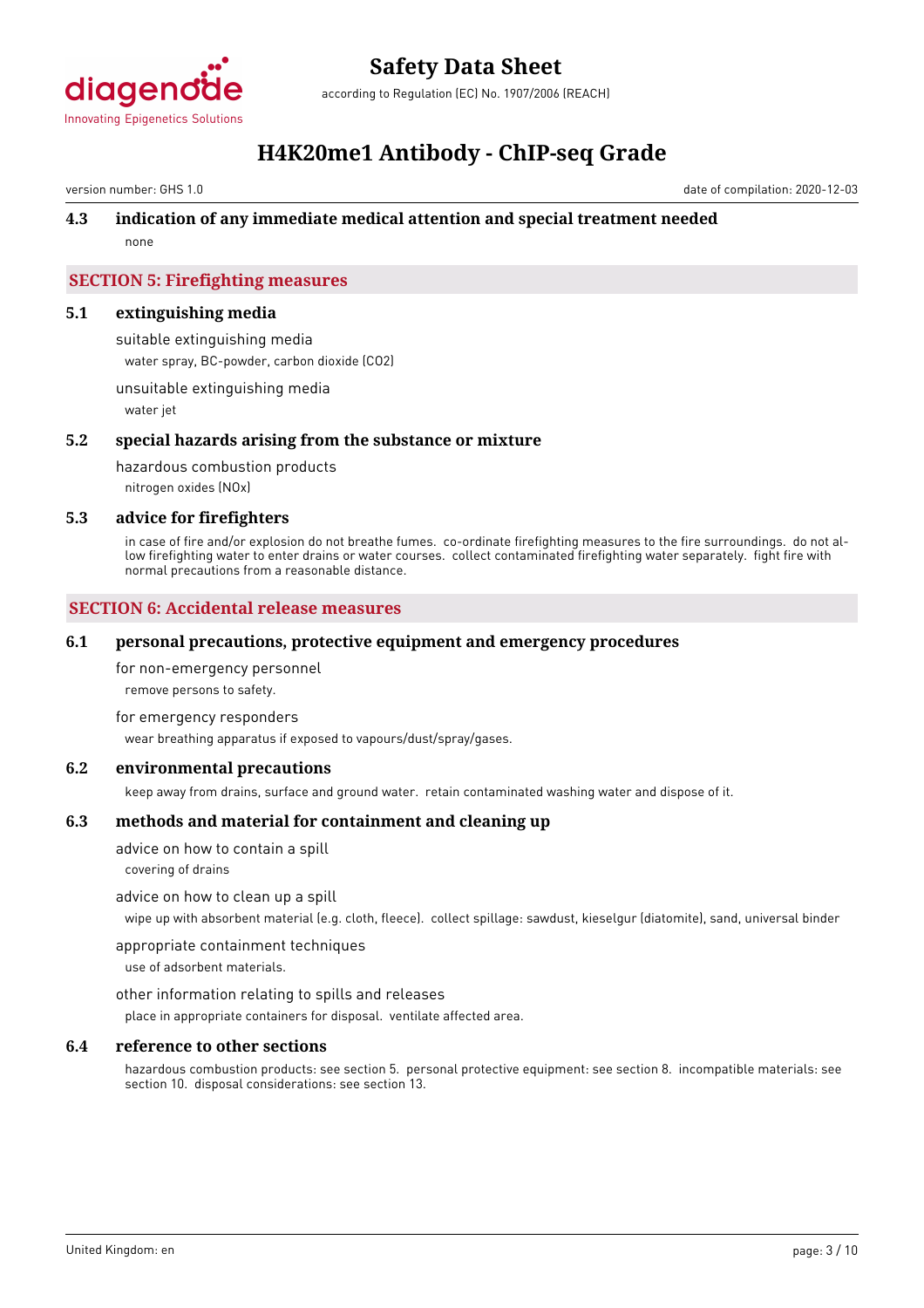

according to Regulation (EC) No. 1907/2006 (REACH)

### **H4K20me1 Antibody - ChIP-seq Grade**

version number: GHS 1.0 date of compilation: 2020-12-03

#### **SECTION 7: Handling and storage**

#### **7.1 precautions for safe handling**

#### recommendations

- measures to prevent fire as well as aerosol and dust generation

use local and general ventilation. use only in well-ventilated areas.

#### advice on general occupational hygiene

wash hands after use. do not eat, drink and smoke in work areas. remove contaminated clothing and protective equipment before entering eating areas. never keep food or drink in the vicinity of chemicals. never place chemicals in containers that are normally used for food or drink. keep away from food, drink and animal feedingstuffs.

#### **7.2 conditions for safe storage, including any incompatibilities**

control of effects

protect against external exposure, such as

frost

#### **7.3 specific end use(s)**

see section 16 for a general overview.

#### **SECTION 8: Exposure controls/personal protection**

#### **8.1 control parameters**

this information is not available.

| relevant DNELs of components of the mixture |            |             |                          |                                       |                   |                              |
|---------------------------------------------|------------|-------------|--------------------------|---------------------------------------|-------------------|------------------------------|
| name of substance                           | CAS No     | endpoint    | threshold<br>level       | protection goal,<br>route of exposure | used in           | exposure time                |
| proclin 300                                 | 55965-84-9 | DNEL        | $0.02 \,\mathrm{mg/m^3}$ | human, inhalatory                     | worker (industry) | chronic - local ef-<br>fects |
| proclin 300                                 | 55965-84-9 | <b>DNEL</b> | $0.04 \,\mathrm{mq/m^3}$ | human, inhalatory                     | worker (industry) | acute - local effects        |

|                   | relevant PNECs of components of the mixture |             |                                     |                       |                                 |                                 |
|-------------------|---------------------------------------------|-------------|-------------------------------------|-----------------------|---------------------------------|---------------------------------|
| name of substance | <b>CAS No</b>                               | endpoint    | threshold<br>level                  | organism              | environmental<br>compartment    | exposure time                   |
| proclin 300       | 55965-84-9                                  | PNEC        | $3.39$ <sup>µg</sup> / <sub>l</sub> | aquatic organisms     | freshwater                      | short-term (single<br>instancel |
| proclin 300       | 55965-84-9                                  | PNEC        | $3.39$ $\frac{\mu g}{I}$            | aquatic organisms     | marine water                    | short-term (single<br>instancel |
| proclin 300       | 55965-84-9                                  | <b>PNEC</b> | $0.23 \frac{mg}{l}$                 | aquatic organisms     | sewage treatment<br>plant (STP) | short-term (single<br>instancel |
| proclin 300       | 55965-84-9                                  | <b>PNEC</b> | $0.027 \frac{mg}{ka}$               | aquatic organisms     | freshwater sedi-<br>ment        | short-term (single<br>instancel |
| proclin 300       | 55965-84-9                                  | PNEC        | $0.027 \frac{mg}{ka}$               | aquatic organisms     | marine sediment                 | short-term (single<br>instancel |
| proclin 300       | 55965-84-9                                  | <b>PNEC</b> | $0.01 \frac{mg}{kg}$                | terrestrial organisms | soil                            | short-term (single<br>instancel |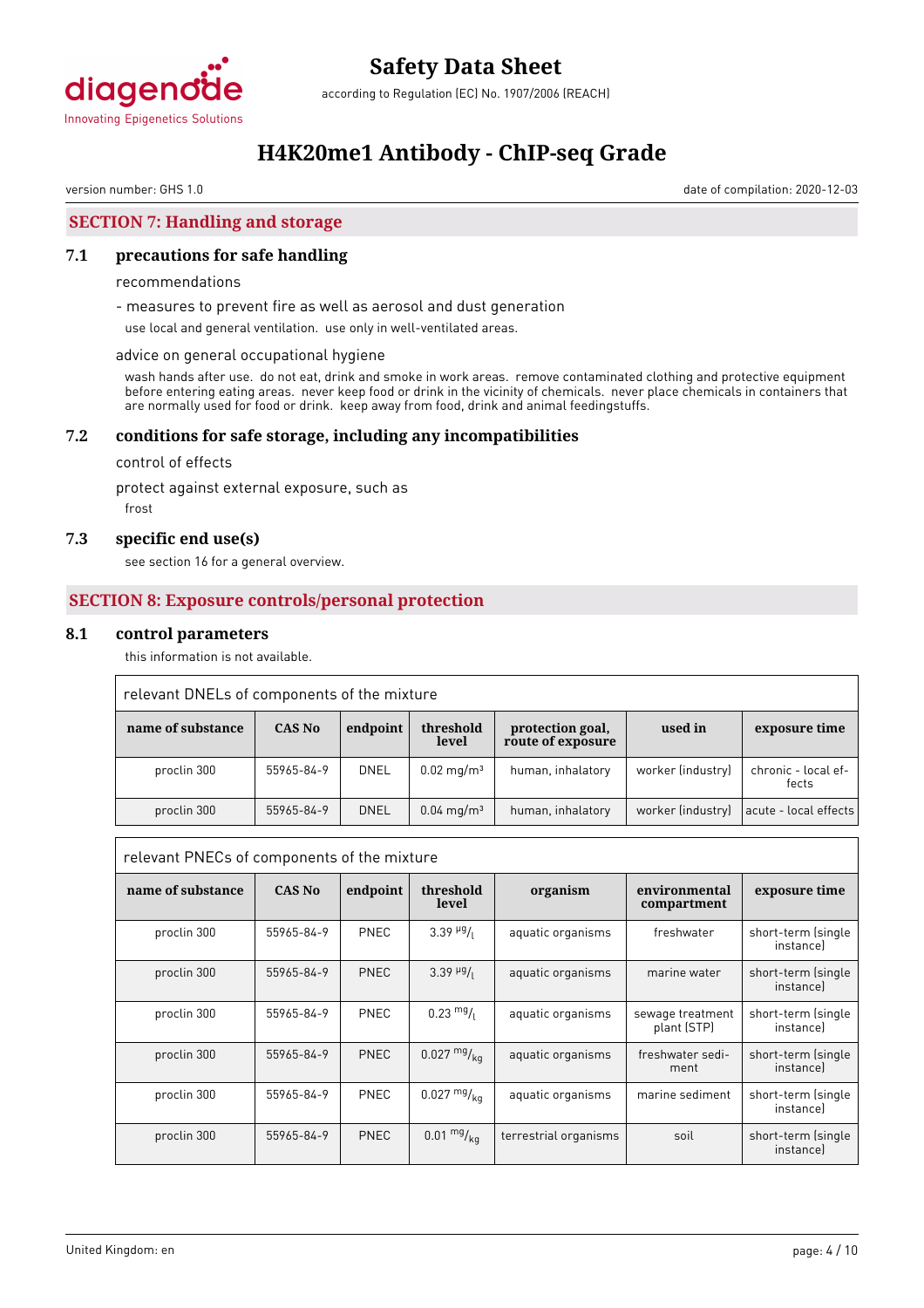

according to Regulation (EC) No. 1907/2006 (REACH)

### **H4K20me1 Antibody - ChIP-seq Grade**

version number: GHS 1.0 date of compilation: 2020-12-03

#### **8.2 exposure controls**

appropriate engineering controls

general ventilation.

individual protection measures (personal protective equipment)

#### eye/face protection

wear eye/face protection.

#### skin protection

- hand protection

wear suitable gloves. chemical protection gloves are suitable, which are tested according to EN 374. check leak-tightness/ impermeability prior to use. in the case of wanting to use the gloves again, clean them before taking off and air them well. for special purposes, it is recommended to check the resistance to chemicals of the protective gloves mentioned above together with the supplier of these gloves.

#### - other protection measures

take recovery periods for skin regeneration. preventive skin protection (barrier creams/ointments) is recommended. wash hands thoroughly after handling.

#### respiratory protection

in case of inadequate ventilation wear respiratory protection.

#### environmental exposure controls

use appropriate container to avoid environmental contamination. keep away from drains, surface and ground water.

#### **SECTION 9: Physical and chemical properties**

#### **9.1 information on basic physical and chemical properties**

#### **appearance**

| physical state | liquid     |
|----------------|------------|
| colour         | colourless |
| odour          | odourless  |

#### **other safety parameters**

| pH (value)                              | not determined        |
|-----------------------------------------|-----------------------|
| melting point/freezing point            | not determined        |
| initial boiling point and boiling range | not determined        |
| flash point                             | not determined        |
| evaporation rate                        | not determined        |
| flammability (solid, gas)               | not relevant, (fluid) |
| explosive limits                        | not determined        |
| vapour pressure                         | not determined        |
| density                                 | not determined        |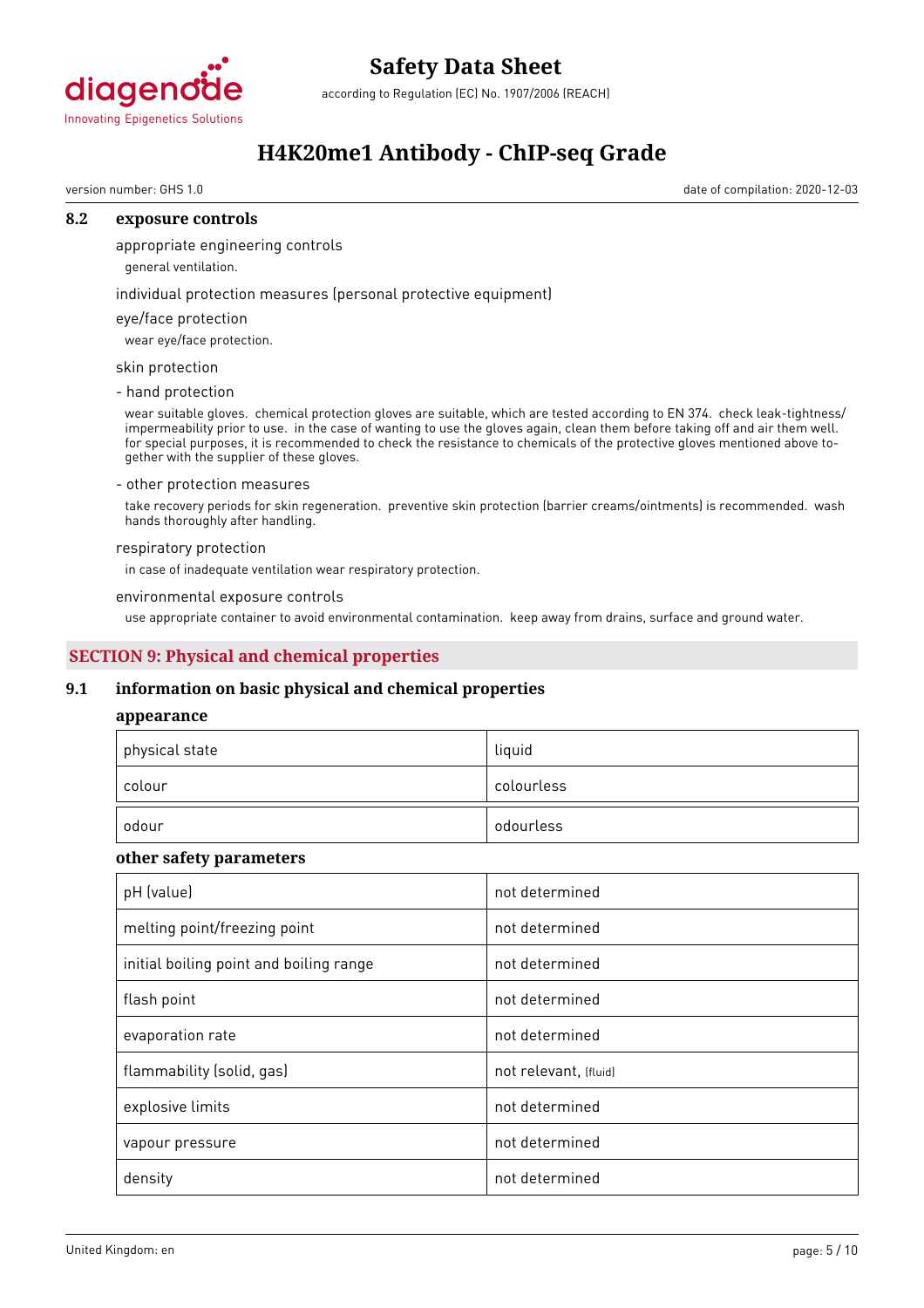

### **H4K20me1 Antibody - ChIP-seq Grade**

version number: GHS 1.0 date of compilation: 2020-12-03

|     | vapour density              | this information is not available             |
|-----|-----------------------------|-----------------------------------------------|
|     | relative density            | information on this property is not available |
|     | solubility(ies)             | not determined                                |
|     | partition coefficient       |                                               |
|     | - n-octanol/water (log KOW) | this information is not available             |
|     | auto-ignition temperature   | not determined                                |
|     | viscosity                   | not determined                                |
|     | explosive properties        | none                                          |
|     | oxidising properties        | none                                          |
| 9.2 | other information           | there is no additional information            |

#### **SECTION 10: Stability and reactivity**

#### **10.1 reactivity**

concerning incompatibility: see below "Conditions to avoid" and "Incompatible materials".

#### **10.2 chemical stability**

see below "Conditions to avoid".

**10.3 possibility of hazardous reactions**

no known hazardous reactions.

#### **10.4 conditions to avoid**

there are no specific conditions known which have to be avoided.

#### **10.5 incompatible materials**

there is no additional information.

#### **10.6 hazardous decomposition products**

reasonably anticipated hazardous decomposition products produced as a result of use, storage, spill and heating are not known. hazardous combustion products: see section 5.

#### **SECTION 11: Toxicological information**

#### **11.1 information on toxicological effects**

test data are not available for the complete mixture.

classification procedure

the method for classification of the mixture is based on ingredients of the mixture (additivity formula).

#### **classification according to GHS (1272/2008/EC, CLP)**

acute toxicity

shall not be classified as acutely toxic.

#### skin corrosion/irritation

shall not be classified as corrosive/irritant to skin.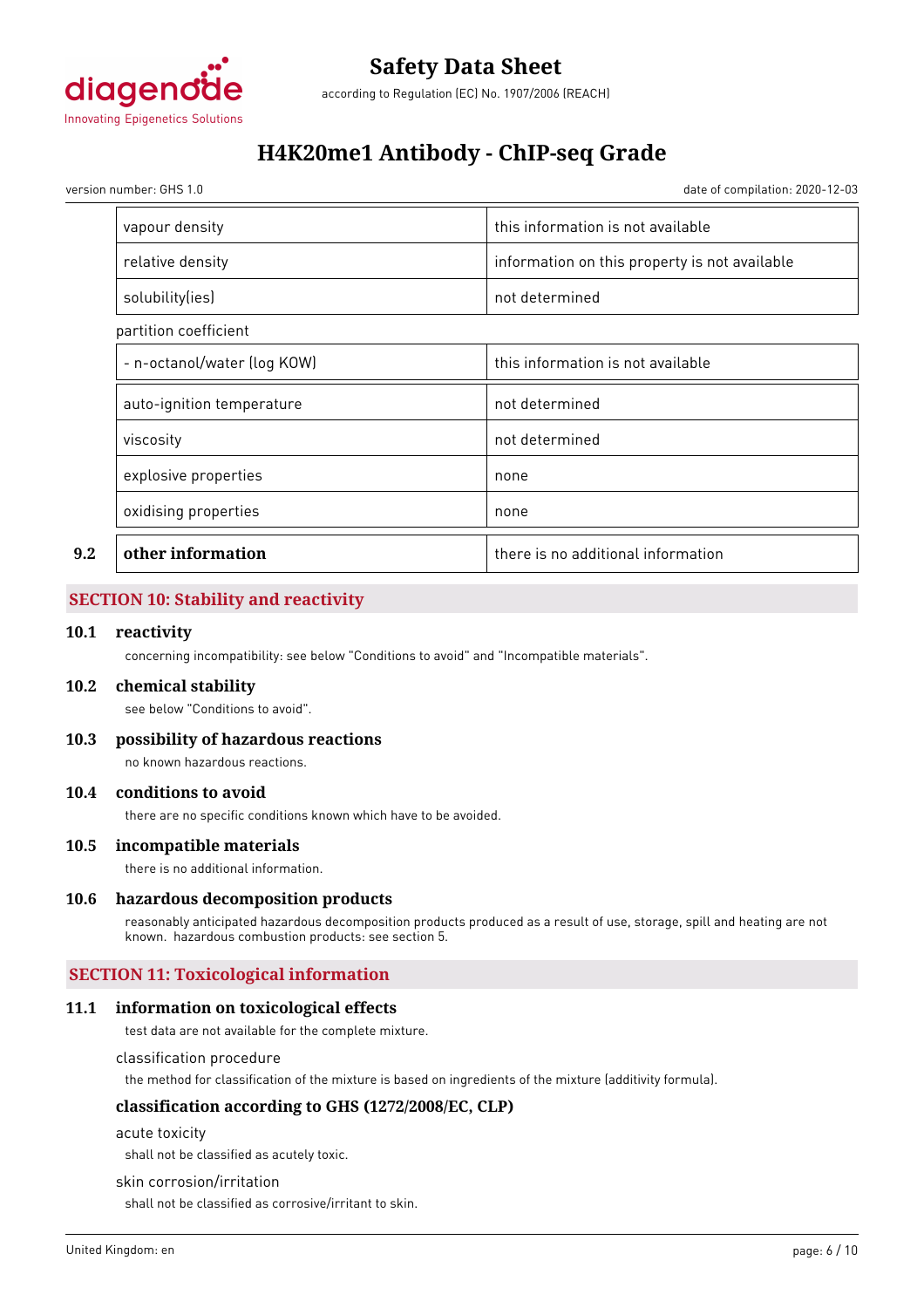

according to Regulation (EC) No. 1907/2006 (REACH)

### **H4K20me1 Antibody - ChIP-seq Grade**

version number: GHS 1.0 date of compilation: 2020-12-03

serious eye damage/eye irritation

shall not be classified as seriously damaging to the eye or eye irritant.

respiratory or skin sensitisation

may cause an allergic skin reaction.

#### germ cell mutagenicity shall not be classified as germ cell mutagenic.

#### carcinogenicity

shall not be classified as carcinogenic.

reproductive toxicity shall not be classified as a reproductive toxicant.

specific target organ toxicity - single exposure

shall not be classified as a specific target organ toxicant (single exposure).

specific target organ toxicity - repeated exposure shall not be classified as a specific target organ toxicant (repeated exposure).

aspiration hazard

shall not be classified as presenting an aspiration hazard.

#### **SECTION 12: Ecological information**

#### **12.1 toxicity**

shall not be classified as hazardous to the aquatic environment.

**12.2 persistence and degradability**

data are not available.

### **12.3 bioaccumulative potential**

data are not available.

#### **12.4 mobility in soil**

data are not available.

#### **12.5 results of PBT and vPvB assessment** data are not available.

#### **12.6 other adverse effects**

data are not available.

#### **SECTION 13: Disposal considerations**

#### **13.1 waste treatment methods**

#### sewage disposal-relevant information

do not empty into drains. avoid release to the environment. Refer to special instructions/safety data sheets.

#### waste treatment of containers/packagings

completely emptied packages can be recycled. handle contaminated packages in the same way as the substance itself.

#### **remarks**

please consider the relevant national or regional provisions. waste shall be separated into the categories that can be handled separately by the local or national waste management facilities.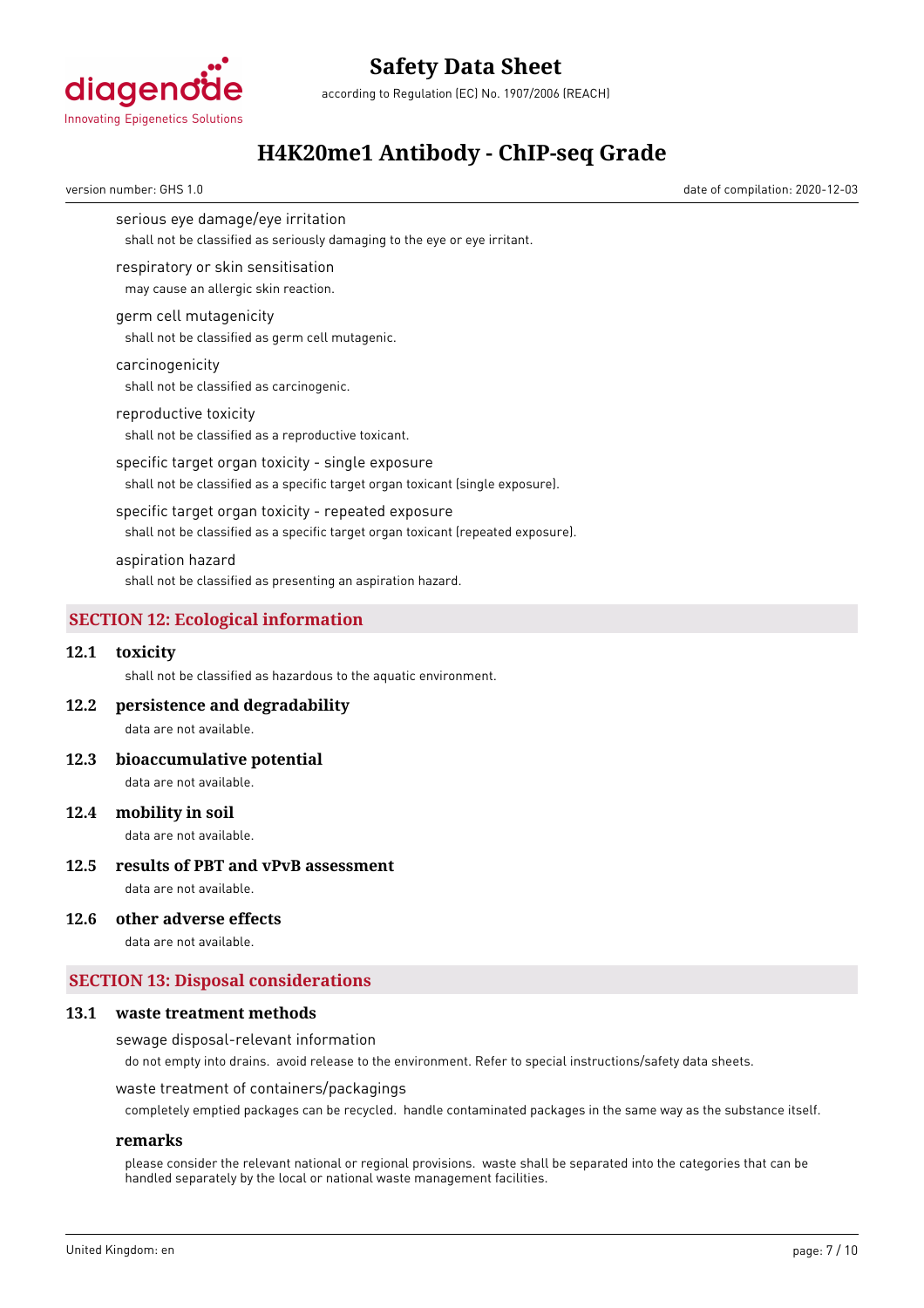

according to Regulation (EC) No. 1907/2006 (REACH)

## **H4K20me1 Antibody - ChIP-seq Grade**

|      | version number: GHS 1.0                                                                       |                                                                                                                        | date of compilation: 2020-12-03                                                                                                                                                                                              |  |
|------|-----------------------------------------------------------------------------------------------|------------------------------------------------------------------------------------------------------------------------|------------------------------------------------------------------------------------------------------------------------------------------------------------------------------------------------------------------------------|--|
|      |                                                                                               | <b>SECTION 14: Transport information</b>                                                                               |                                                                                                                                                                                                                              |  |
| 14.1 | <b>UN</b> number                                                                              |                                                                                                                        | not subject to transport regulations                                                                                                                                                                                         |  |
| 14.2 | UN proper shipping name                                                                       |                                                                                                                        | not relevant                                                                                                                                                                                                                 |  |
| 14.3 | transport hazard class(es)                                                                    |                                                                                                                        | not assigned                                                                                                                                                                                                                 |  |
| 14.4 | packing group                                                                                 |                                                                                                                        | not assigned                                                                                                                                                                                                                 |  |
| 14.5 | environmental hazards                                                                         |                                                                                                                        | non-environmentally hazardous acc. to the danger-<br>ous goods regulations                                                                                                                                                   |  |
| 14.6 | special precautions for user<br>there is no additional information.                           |                                                                                                                        |                                                                                                                                                                                                                              |  |
| 14.7 |                                                                                               | transport in bulk according to Annex II of MARPOL and the IBC Code<br>the cargo is not intended to be carried in bulk. |                                                                                                                                                                                                                              |  |
|      |                                                                                               | <b>Information for each of the UN Model Regulations</b>                                                                |                                                                                                                                                                                                                              |  |
|      |                                                                                               | not subject to ADR. not subject to RID.                                                                                | transport of dangerous goods by road, rail and inland waterway (ADR/RID/ADN)                                                                                                                                                 |  |
|      | <b>Waterways (ADN)</b>                                                                        |                                                                                                                        | European Agreement concerning the International Carriage of Dangerous Goods by Inland                                                                                                                                        |  |
|      | identifier number                                                                             |                                                                                                                        | 9006                                                                                                                                                                                                                         |  |
|      | proper shipping name                                                                          |                                                                                                                        | ENVIRONMENTALLY HAZARDOUS SUBSTANCE, LI-<br>QUID, N.O.S.                                                                                                                                                                     |  |
|      | class                                                                                         |                                                                                                                        | 9                                                                                                                                                                                                                            |  |
|      | number of cones/blue lights<br>0<br><b>International Maritime Dangerous Goods Code (IMDG)</b> |                                                                                                                        |                                                                                                                                                                                                                              |  |
|      | not subject to IMDG.<br><b>International Civil Aviation Organization (ICAO-IATA/DGR)</b>      |                                                                                                                        |                                                                                                                                                                                                                              |  |
|      | not subject to ICAO-IATA.                                                                     |                                                                                                                        |                                                                                                                                                                                                                              |  |
|      |                                                                                               | <b>SECTION 15: Regulatory information</b>                                                                              |                                                                                                                                                                                                                              |  |
| 15.1 |                                                                                               |                                                                                                                        | safety, health and environmental regulations/legislation specific for the substance or mixture                                                                                                                               |  |
| 15.2 |                                                                                               | <b>Chemical Safety Assessment</b><br>chemical safety assessments for substances in this mixture were not carried out.  |                                                                                                                                                                                                                              |  |
|      | <b>SECTION 16: Other information</b>                                                          |                                                                                                                        |                                                                                                                                                                                                                              |  |
|      |                                                                                               | abbreviations and acronyms                                                                                             |                                                                                                                                                                                                                              |  |
|      | abbr.                                                                                         |                                                                                                                        | descriptions of used abbreviations                                                                                                                                                                                           |  |
|      | Acute Tox.                                                                                    |                                                                                                                        | Acute toxicity                                                                                                                                                                                                               |  |
|      | ADN                                                                                           |                                                                                                                        | Accord européen relatif au transport international des marchandises dangereuses par voies de navigation<br>intérieures (European Agreement concerning the International Carriage of Dangerous Goods by Inland Water-<br>ways |  |

ADR Accord européen relatif au transport international des marchandises dangereuses par route (European Agree-

ment concerning the International Carriage of Dangerous Goods by Road)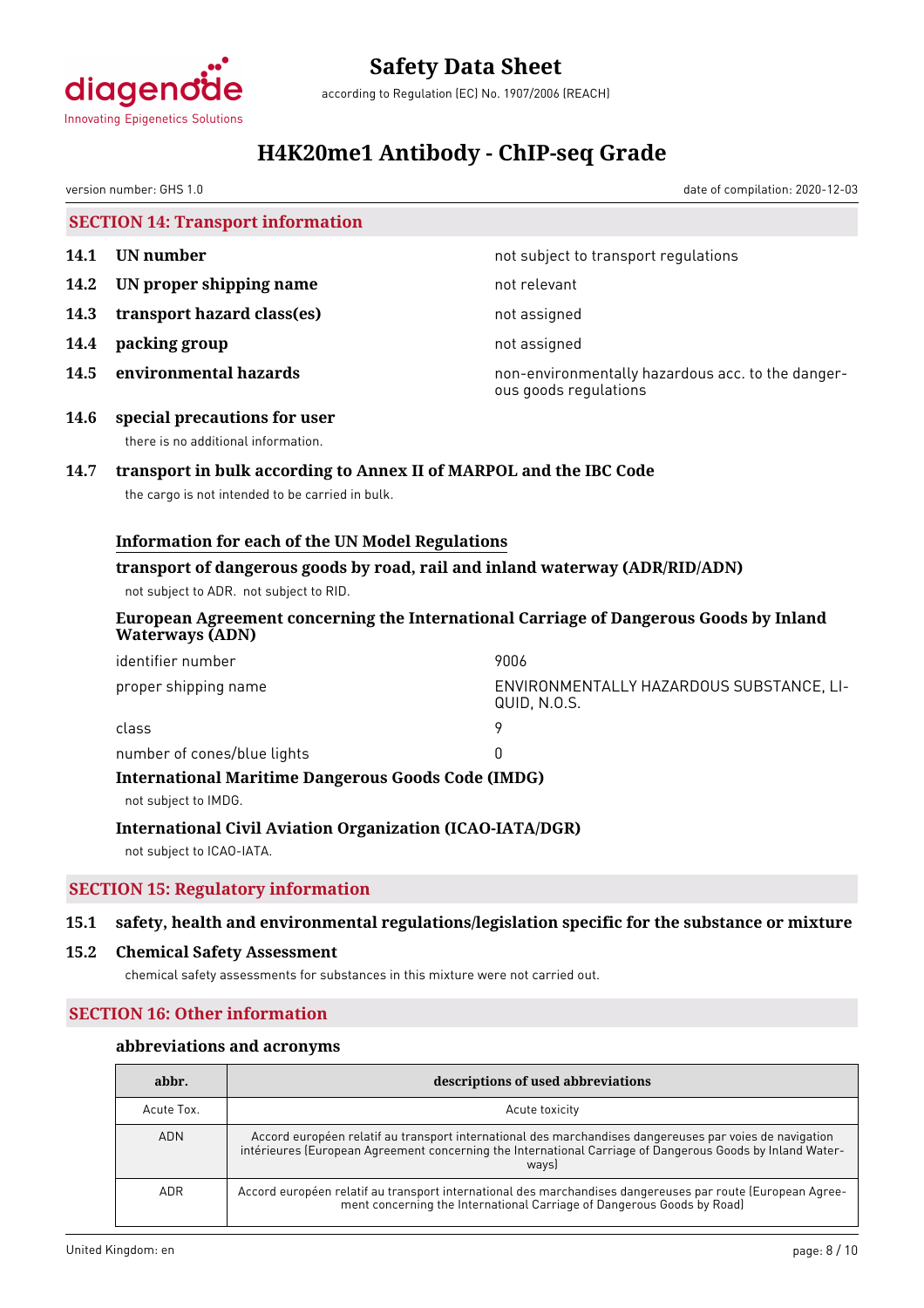

### **Safety Data Sheet** according to Regulation (EC) No. 1907/2006 (REACH)

### **H4K20me1 Antibody - ChIP-seq Grade**

version number: GHS 1.0 date of compilation: 2020-12-03

| abbr.            | descriptions of used abbreviations                                                                                                                                                   |
|------------------|--------------------------------------------------------------------------------------------------------------------------------------------------------------------------------------|
| Aquatic Acute    | Hazardous to the aquatic environment - acute hazard                                                                                                                                  |
| Aquatic Chronic  | Hazardous to the aquatic environment - chronic hazard                                                                                                                                |
| CAS              | Chemical Abstracts Service (service that maintains the most comprehensive list of chemical substances)                                                                               |
| <b>CLP</b>       | Regulation (EC) No 1272/2008 on classification, labelling and packaging of substances and mixtures                                                                                   |
| <b>DGR</b>       | Dangerous Goods Regulations (see IATA/DGR)                                                                                                                                           |
| <b>DNEL</b>      | Derived No-Effect Level                                                                                                                                                              |
| EC No            | The EC Inventory (EINECS, ELINCS and the NLP-list) is the source for the seven-digit EC number, an identifier<br>of substances commercially available within the EU (European Union) |
| <b>EINECS</b>    | European Inventory of Existing Commercial Chemical Substances                                                                                                                        |
| <b>ELINCS</b>    | European List of Notified Chemical Substances                                                                                                                                        |
| Eye Dam.         | Seriously damaging to the eye                                                                                                                                                        |
| Eye Irrit.       | Irritant to the eye                                                                                                                                                                  |
| GHS              | "Globally Harmonized System of Classification and Labelling of Chemicals" developed by the United Nations                                                                            |
| <b>IATA</b>      | International Air Transport Association                                                                                                                                              |
| IATA/DGR         | Dangerous Goods Regulations (DGR) for the air transport (IATA)                                                                                                                       |
| ICA <sub>0</sub> | International Civil Aviation Organization                                                                                                                                            |
| <b>IMDG</b>      | International Maritime Dangerous Goods Code                                                                                                                                          |
| index No         | The Index number is the identification code given to the substance in Part 3 of Annex VI to Regulation (EC) No<br>1272/2008                                                          |
| MARPOL           | International Convention for the Prevention of Pollution from Ships (abbr. of "Marine Pollutant")                                                                                    |
| <b>NLP</b>       | No-Longer Polymer                                                                                                                                                                    |
| PBT              | Persistent, Bioaccumulative and Toxic                                                                                                                                                |
| <b>PNEC</b>      | <b>Predicted No-Effect Concentration</b>                                                                                                                                             |
| REACH            | Registration, Evaluation, Authorisation and Restriction of Chemicals                                                                                                                 |
| <b>RID</b>       | Règlement concernant le transport International ferroviaire des marchandises Dangereuses (Regulations con-<br>cerning the International carriage of Dangerous goods by Rail)         |
| Skin Corr.       | Corrosive to skin                                                                                                                                                                    |
| Skin Irrit.      | Irritant to skin                                                                                                                                                                     |
| Skin Sens.       | Skin sensitisation                                                                                                                                                                   |
| vPvB             | Very Persistent and very Bioaccumulative                                                                                                                                             |

#### **key literature references and sources for data**

Regulation (EC) No 1272/2008 on classification, labelling and packaging of substances and mixtures. Regulation (EC) No. 1907/2006 (REACH), amended by 2015/830/EU.

transport of dangerous goods by road, rail and inland waterway (ADR/RID/ADN). International Maritime Dangerous Goods Code (IMDG). Dangerous Goods Regulations (DGR) for the air transport (IATA).

#### **classification procedure**

physical and chemical properties: the classification is based on tested mixture. health hazards, environmental hazards: the method for classification of the mixture is based on ingredients of the mixture (additivity formula).